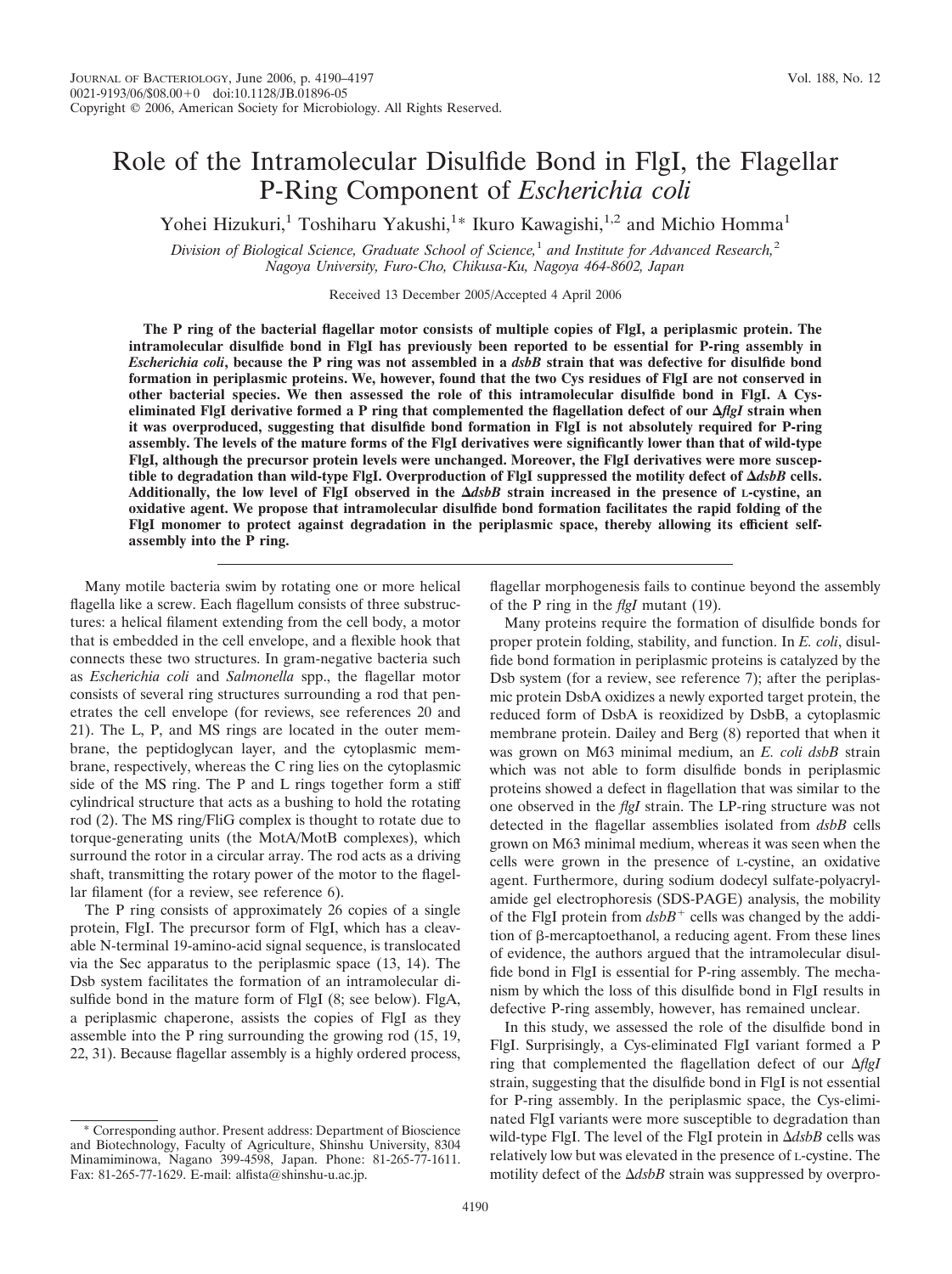TABLE 1. Strains and plasmids

| Strain or<br>plasmid | Genotype or description <sup>a</sup>             | Reference<br>or source |
|----------------------|--------------------------------------------------|------------------------|
| <b>Strains</b>       |                                                  |                        |
| W3110                | Wild type                                        |                        |
| <b>JM109</b>         | recA1 endA1 gyrA96 thi hsdR17 supE44             | 33                     |
|                      | relA1 $\lambda^- \Delta (lac$ -proAB) (F' traD36 |                        |
|                      | $proAB$ lacI <sup>q</sup> lacZ $\Delta M15$ )    |                        |
| BL21(DE3)            | T7 expression host                               | 32                     |
| HK295                | MC1000 $\Delta$ ara-714 leu <sup>+</sup>         | 16                     |
| <b>HK320</b>         | $HK295 \; \Delta dsbB$                           | 16                     |
| RP3098               | $\Delta$ (flhD-flhA)4                            | 29                     |
| RP437                | $F^-$ thi thr leu his met eda rpsL; wild         | 25                     |
|                      | type for chemotaxis                              |                        |
| Y7.1                 | $RP437 \Delta\text{flg}I::cat$                   | This work              |
| Plasmids             |                                                  |                        |
| pBAD24               | $P_{\text{BAD}}$ araC Amp <sup>r</sup>           | 11                     |
| $pET-3a$             | T7 expression vector, Amp <sup>r</sup>           | Novagen                |
| pLysS                | T7 lysozyme, Cm <sup>r</sup>                     | 32                     |
| pYZ201               | pBAD24 flgI                                      | This work              |
| pYZ202               | pYZ201 C254A                                     | This work              |
| pYZ203               | pYZ201 C338A                                     | This work              |
| pYZ204               | pYZ201 C254A/C338A                               | This work              |
| pYZ220               | pET-3a <i>flgI</i> (mature FlgI)                 | This work              |

<sup>a</sup> Amp<sup>r</sup>, ampicillin resistant; Cm<sup>r</sup>, chloramphenicol resistant; P<sub>BAD</sub>, araBAD promoter.

duction of the wild-type FlgI protein. Taking these findings together, we propose that intramolecular disulfide bond formation in FlgI is not absolutely required for P-ring assembly but is important to prevent the degradation of the protein.

### **MATERIALS AND METHODS**

**Bacterial strains, growth conditions, and media.** The strains used in this work are listed in Table 1. The HK295  $(dsb<sup>+</sup>)$  and HK320  $(\Delta dsbB)$  strains were kindly supplied by Hiroshi Kadokura and Jon Beckwith (Harvard Medical School). The *flgI*::*cat* strain YZ1 was constructed by deleting the chromosomal *flgI* gene using the method described by Datsenko and Wanner (9) and the following primers: *flgI*() (5-CTGGTTGCAGCGTTTCTTCCTTAACCTGTCGCCAATGTAACA TATGAATATCCTCCTTAG-3') and  $\Delta f |gl(-)$  (5'-ATGATTTCCAGTTTTGCCCG CAGACATCCCGCACTTTGCAGTGTAGGCTGGAGCTGCTTC-3). The constructed *flgI*::*cat* region contained the complete *flgH* open reading frame and an approximately 40-bp region upstream of the initiation codon of *flgJ*, which presumably contained the ribosome-binding sequence of this gene. The  $\Delta flgI::cat$ region of the chromosome was transduced into the RP437 strain by P1 phage (27). *E. coli* cells were cultured at 37°C in LB medium (1% Bacto tryptone, 0.5% yeast extract, and 0.5% NaCl), at 30°C in TG medium (1% Bacto tryptone, 0.5% NaCl, and 0.5% [wt/vol] glycerol), or in M63 minimal medium supplemented with 0.4% (wt/vol) glycerol as the sole source of carbon (27). When necessary, ampicillin and chloramphenicol were added to final concentrations of 50  $\mu$ g/ml and  $25 \mu g/ml$ , respectively.

**Construction of the plasmids.** Routine DNA manipulations were carried out according to standard procedures (26). The plasmids used in this work are listed in Table 1. The *flgI* gene was PCR amplified from purified chromosomal DNA of the W3110 strain using appropriate primers. The PCR product was digested with KpnI and SphI, and a 1.4-kb *flgI* fragment was inserted into the corresponding sites of the pBAD24 vector plasmid to obtain pYZ201. To construct pYZ220, the plasmid that encoded a mature form of FlgI under the control of a T7 promoter, we used the PCR and the NdeI and BamHI sites of the pET-3a vector plasmid (Novagen). The 5' sequence of the insert was  $5'-\text{CAT}(ATG)GAG(CGT)-3'$ , which encodes the initiator Met-Glu<sup>1</sup>-Arg<sup>2</sup> (the NdeI site is underlined and the superscript numbers represent the amino acid residue positions in the mature form of FlgI), and the 3' sequence was 5'-ATC(ATC)TAA(GGA)TCC-3', which encodes Ile<sup>345</sup>-Ile<sup>346</sup>-ochre (the BamHI site is underlined). Site-directed mutagenesis was performed as described previously (18).

**Motility assays.** The fraction of swimming cells was measured as follows. M63 minimal medium with 0.4% (wt/vol) glycerol was inoculated at a 100-fold dilution with an overnight culture (grown on LB medium at 37°C) and cultured at 30°C. When necessary,  $25 \mu g/ml$  L-cystine was added at the time of inoculation, and 0.04% L-arabinose was added 2 h after the inoculation. At the exponential growth phase, the cultures were observed under a dark-field microscope. The swimming fraction was determined by counting the swimming cells among the total cells. The data in this report are the average values from at least three frames for each set of conditions.

For the swarm assay, a single colony from an LB plate was used to inoculate a soft-agar T broth plate (1% Bacto tryptone,  $0.5\%$  NaCl, and  $0.27\%$  Bacto agar) containing 50  $\mu$ g/ml ampicillin and 0.04% L-arabinose. The plates were incubated at 30°C for 11 h.

**Detection of FlgI and flagellin.** TG medium or M63 glycerol medium was inoculated at a 100-fold dilution with an overnight culture (grown on LB medium) and cultured at 30°C. When necessary, 50  $\mu$ g/ml ampicillin was added at the time of inoculation and 0.04% L-arabinose was added 2 h after the inoculation. At the exponential growth phase, the cells from  $50 \mu$  of the cultures (optical density at 660 nm [OD<sub>660</sub>], 1.0) were harvested by centrifugation (9,500  $\times$  g, 5 min). Otherwise, trichloroacetic acid (TCA) was added to the cultures to a final concentration of 10% (wt/vol), and the insoluble material was recovered by centrifugation, washed with acetone, and dried. The centrifuged cells or the TCA-insoluble material was suspended in sodium dodecyl sulfate (SDS) loading buffer containing  $5\%$  (vol/vol)  $\beta$ -mercaptoethanol and then sonicated and heated at 100°C for 5 min. The proteins were separated by SDS-PAGE. Immunoblotting was performed using anti-FlgI (see below) or antiflagellin (laboratory stock) antibodies as described previously (34).

**Antibodies.** The anti-*E. coli* FlgI antibodies (FlgI346) were raised against the mature form of FlgI. Mature FlgI was purified from the BL21(DE3)/pLysS strain that was harboring plasmid pYZ220. Cells were harvested by centrifugation, washed with buffer A (10 mM Tris-HCl, 150 mM NaCl, and 0.5 mM phenylmethylsulfonyl fluoride at pH 7.5), and resuspended in buffer A containing 5 mM MgCl<sub>2</sub>, 10  $\mu$ g/ml DNase I, and 1% (wt/vol) Triton X-100. The cell suspension was twice passed through a French press at 500 kg/cm<sup>2</sup>. After the soluble fraction was removed by centrifugation (7,000  $\times$  g for 10 min), the insoluble fraction was suspended in buffer A containing 5 mM  $MgCl<sub>2</sub>$ , 10  $\mu g/ml$  DNase I, and 1% (wt/vol) Triton X-100; sonicated for 1 min on ice; and centrifuged again. The insoluble fraction was then homogenized in buffer A containing 8 M urea and gently shaken at room temperature overnight. Urea-insoluble material was removed by ultracentrifugation (100,000  $\times$  g for 1 h at 25°C), and the remaining soluble material was passed through an anion-exchange column (Amersham). Partially purified mature FlgI was separated by SDS-PAGE and stained with Coomassie blue R250. The band corresponding to FlgI was excised and used to inoculate rabbits. Anti-FlgI rabbit antibodies were produced and affinity purified by Biogate Co., Ltd. (Gifu, Japan).

 $\text{NaN}_3$  **treatment.** TG medium with 50  $\mu$ g/ml ampicillin was inoculated at a 100-fold dilution with an overnight culture (grown on LB medium) and cultured at 30°C. Four hours later, 0.04% L-arabinose was added to the culture. The cells were incubated for 10 min at 30 $^{\circ}$ C, and then 2 mM NaN<sub>3</sub> was added to one of two aliquots. After a subsequent 10-min incubation, whole-cell extracts from 50  $\mu$ l of the culture ( $OD_{660} = 1.0$ ) were collected by TCA precipitation and analyzed by immunoblotting using anti-FlgI antibodies as described above.

**Pulse-induction experiment.** TG medium with 50  $\mu$ g/ml ampicillin was inoculated at a 100-fold dilution with an overnight culture (grown on LB medium) and cultured at 30°C. L-Arabinose (0.04%) was added 2 and 3 h after the inoculation for the RP3098 and YZ1 strains, respectively. The cells were incubated for 30 min and divided into two aliquots. Each aliquot was centrifuged  $(2,500 \times g, 5 \text{ min}, 25^{\circ}\text{C})$  to harvest the cells and then suspended in TG medium with or without 0.04% L-arabinose. Both samples were then incubated for 20 min at 30°C, and whole-cell extracts from 50  $\mu$ l of the cultures (OD<sub>660</sub> = 1.0) were collected by TCA precipitation as described above. The YZ1 strain was subjected to an additional 40-min cultivation. All samples were analyzed by immunoblotting using anti-FlgI antibodies as described above.

**Isolation of flagellar structures.** The isolation of the flagellar structures was carried out as described previously (1, 10) with several modifications. TG medium was inoculated at a 100-fold dilution with an overnight culture (grown on LB medium) and cultured at 30°C. Arabinose was added to a final concentration of 0.04% 2 h after the inoculation. After a subsequent 3-h cultivation, the cells were harvested and converted into spheroplasts by adding lysozyme and EDTA to the final concentrations of 0.1 mg/ml and 2 mM, respectively. The spheroplasts were lysed by adding Triton X-100 to a final concentration of 1% (wt/vol). To reduce the viscosity of the samples after lysis was complete,  $MgSO<sub>4</sub>$  and DNase I were added to the suspension to the final concentrations of 5 mM and 0.1 mg/ml, respectively. After the viscosity of the solution decreased, EDTA was added to a final concentration of 5 mM. Unlysed cells and cellular debris were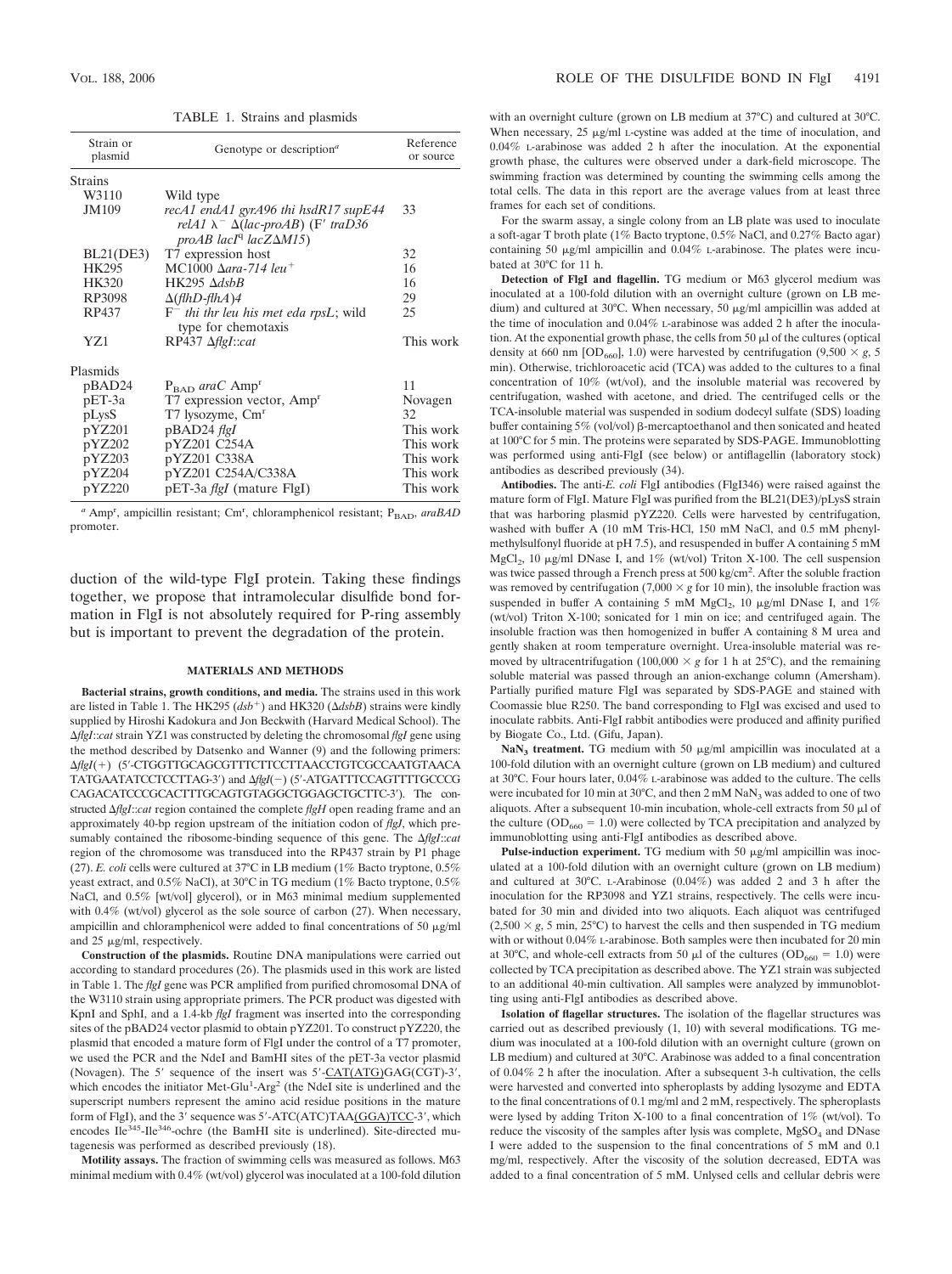TABLE 2. Numbers of Cys residues in FlgI proteins

|                                      | No. of Cys residues  |                          |                                      |
|--------------------------------------|----------------------|--------------------------|--------------------------------------|
| Organism $(s)^d$                     | Full-length<br>Fig I | Predicted<br>mature FlgI | Identity to E. coli<br>FigI $(\%)^c$ |
| Escherichia coli                     | 2                    | 2                        |                                      |
| Salmonella spp.                      |                      | 2                        | 92.3                                 |
| Yersinia pestis                      |                      | 2                        | 78.4                                 |
| Pseudomonas putida                   |                      | 0                        | 48.8                                 |
| Vibrio cholerae                      |                      | $\mathbf{\Omega}$        | 47.8                                 |
| Vibrio parahaemolyticus <sup>a</sup> |                      | $\theta$                 | 46.7                                 |
| Aeromonas hydrophila <sup>a,b</sup>  |                      | 2                        | 44.4                                 |
| Aquifex aeolicus                     |                      | $\mathbf{\Omega}$        | 44.1                                 |
| Rhodobacter sphaeroides              |                      |                          | 43.9                                 |
| Agrobacterium tumefaciens            |                      |                          | 43.9                                 |
| Caulobacter crescentus               | 2                    |                          | 43.7                                 |
| Sinorhizobium meliloti               |                      |                          | 43.4                                 |
| Helicobacter pylori                  |                      |                          | 36.5                                 |
| Thermotoga maritima                  |                      |                          | 33.9                                 |

*<sup>a</sup>* FlgI of polar flagella.

*b* The cleavage site of the signal sequence was predicted by multiple-alignment

analysis.<br><sup>*c*</sup> The identity between the full-length FlgI protein and *E. coli* FlgI was calculated with GENETYX version 10 (GENETYX).

UniProt accession numbers for the FlgI proteins are as follows: *E. coli*, P75941; *Salmonella* spp., P15930; *Y. pestis*, Q8ZFB1; *P. putida*, Q52082; *V. cholerae*, Q9KQ14; *V. parahaemolyticus*, Q9X9J4; *A. hydrophila*, Q8GLP1; *A. aeolicus*, O67608; *R. sphaeroides*, P58204; *A. tumefaciens*, Q44340; *C. crescentus*, P33979; *S. meliloti*, Q52948; *H. pylori*, O25028; and *T. maritima*, Q9X1M5.

removed by centrifugation at  $8,000 \times g$  for 20 min. Polyethylene glycol 6000 and NaCl were added to the lysate to the final concentrations of 3% and 0.15 M, respectively. The samples were then incubated at 4°C overnight to form bundled flagella (17). The suspension was centrifuged at  $27,000 \times g$  for 30 min at 4°C, and the pellet was resuspended in 3 ml of TET buffer (10 mM Tris-HCl, 5 mM EDTA, and 0.1% [wt/vol] Triton X-100 at pH 8.0). To remove cellular debris, the solution was centrifuged at  $1,000 \times g$  for 15 min at 4°C. The supernatant was centrifuged at  $100,000 \times g$  for 30 min, and the pellet was resuspended in 300  $\mu$ l of TET buffer. To dissociate the flagellar filaments into monomeric flagellin, the preparation was diluted 10-fold in 50 mM glycine-HCl (pH 2.5) and shaken for 30 min at room temperature. The suspension was centrifuged at  $150,000 \times g$  for 40 min at  $25^{\circ}$ C, and the pellet was resuspended in 20  $\mu$ l of TET buffer.

**Electron microscopy.** The isolated flagellar structures were negatively stained with 2% phosphotungstic acid (pH 7.2) and observed with a JEM-1200EX electron microscope (JEOL, Japan).

# **RESULTS**

**The Cys residues in FlgI are not conserved in other bacterial species.** If the disulfide bond is essential for the structure and function of FlgI, the two Cys residues are likely to be conserved among various species. To address this, we analyzed the primary sequences of the FlgI proteins from various bacterial species that rely on flagellar motility (Table 2). Some FlgI proteins of the other species had either one or zero Cys residues in the predicted mature form of FlgI. Thus, the two Cys residues in *E. coli* FlgI are not conserved in most of the other motile bacteria.

**Cys-eliminated FlgI variants can restore motility in the** *<u>AflgI</u>* **strain.** In order to confirm the importance of the two Cys residues in *E. coli* FlgI, we replaced them and characterized the resulting mutant proteins. First, we constructed the YZ1 *flgI* deletion strain of *E. coli* ( $\Delta f$ *lgI*:*cat*) using the gene disruption procedure described by Datsenko and Wanner (9). The *flgI* strain lost the ability to swarm in semisolid agar (Fig. 1A), was nonmotile under a dark-field microscope (data not shown), and had no flagella, as was confirmed by electron microscopy (data not shown). The swarming (Fig. 1A) and swimming (data not shown) abilities of the bacteria were restored upon expression of wild-type FlgI from the pYZ201 plasmid. To address the importance of the disulfide bond, we



FIG. 1. Motility and the production of the flagellar structures by the *AflgI* strains producing Cys-eliminated FlgI. (A) Swarms of YZ1 (*flgI*) cells harboring pYZ201 (wild-type [wt] FlgI), pBAD24 (vector), or the pYZ201 derivatives (C254A, C338A, and C254A/C338A substitutions). Soft-agar T broth containing L-arabinose was inoculated with single colonies and incubated at 30°C for 11 h. (B) Flagellin produced in RP437 or YZ1 cells harboring pBAD24, pYZ201, or the derivatives of pYZ201 was detected by immunoblotting using antiflagellin antibodies. The cells were cultured in the absence or presence of L-arabinose, harvested, and suspended in SDS loading buffer with β-mercaptoethanol. The position of flagellin is indicated on the right side of the panel. Ara, L-arabinose. (C) Electron micrographs of the flagellar structures isolated from YZ1 cells producing wild-type FlgI (left) and from YZ1 cells producing FlgI C338A (right). A P ring stacked with an L ring, an MS ring, and a hook can be seen. Bar, 20 nm. The defects in the flagellation and P-ring formation of the *flgI* strain were complemented by the Cys-eliminated FlgI derivatives.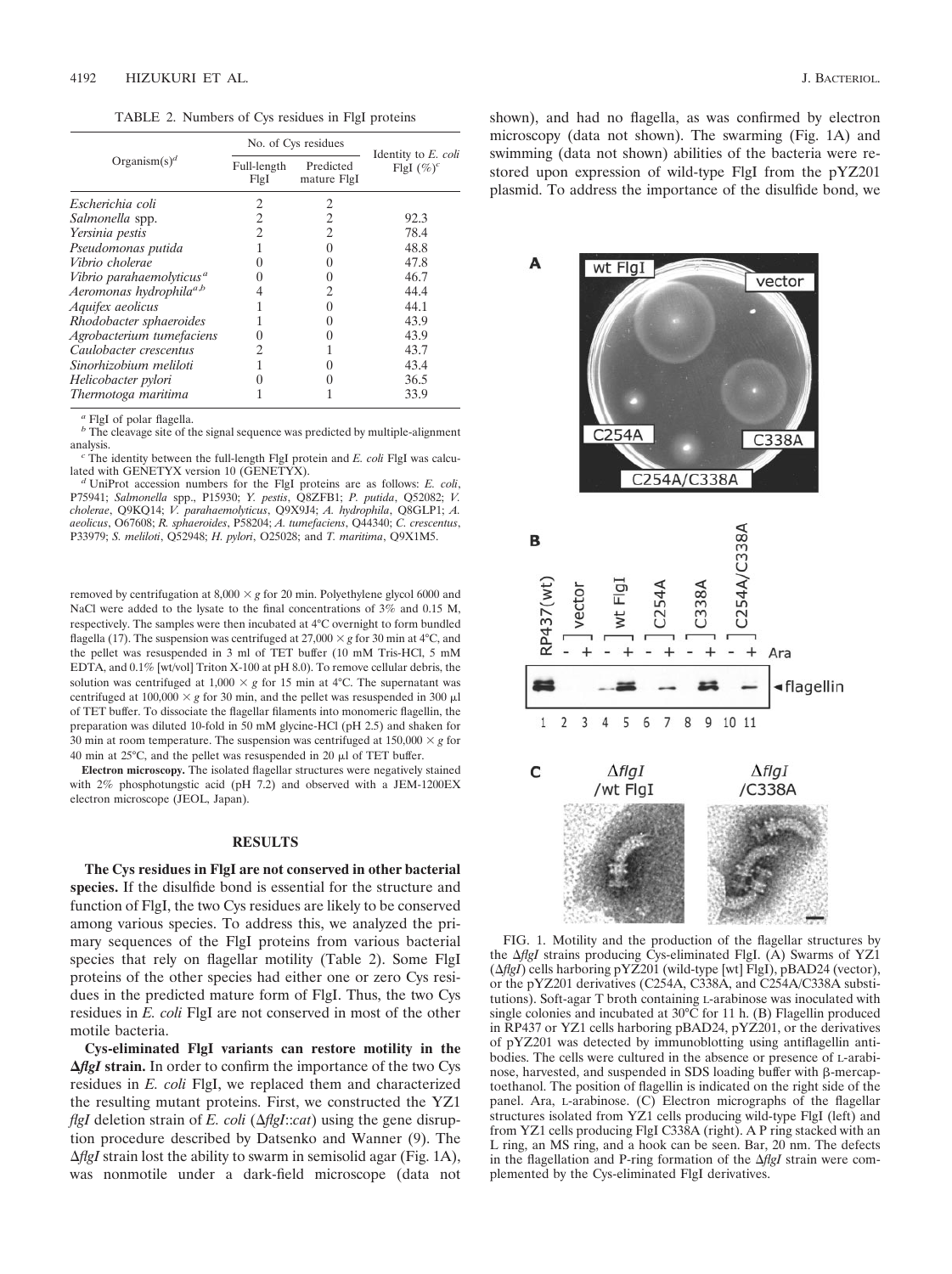then replaced the two Cys residues with Ala residues using site-directed mutagenesis. Hereinafter, these substitutions are referred to as C254A, C338A, and C254A/C338A (the numbers correspond to the positions of the amino acid residues in the mature form of FlgI). The  $\Delta f$ gI strain was transformed with each of the plasmids encoding the Cys-eliminated FlgI variants, and the transformants were examined for their ability to spread in soft-agar medium. The  $\Delta f$ gI strain with the C338A mutation was almost as motile as the strain that produced wild-type FlgI, whereas the C254A and C254A/C338A mutation-containing strains displayed a limited ability to spread in the agar (Fig. 1A). When the  $\Delta f$ gI strain expressed either the C338A variant or wild-type FlgI, the fractions of cells that were observed to swim in liquid medium were roughly the same (data not shown).

The formation of flagella in the strains was examined by immunoblotting analysis using antiflagellin antibodies. An intense band was detected in the whole-cell extract from cells expressing the C338A variant or wild-type FlgI. On the other hand, in the C254A and C254A/C338A preparations, significant but much weaker bands were detected (Fig. 1B). As judged by electron microscopy, the average number of flagella per  $\Delta f$ g*I* cell was slightly smaller in cells producing the C338A variant than in cells producing wild-type FlgI (data not shown). The C254A and C254A/C338A substitutions significantly decreased the number of flagella to approximately 10% of the number observed in wild-type bacteria and resulted in the frequent occurrence of shorter filaments (data not shown). These results show that the C338A substitution had a very limited effect on flagellar formation but that C254A and C254A/C338A produced more-profound effects. Since flagellation without the LP ring in an *flgI* strain of *E. coli* has been observed through an overproduction of the FlgE hook protein (23), we examined P-ring formation in the C338A variantproducing *flgI* strain. Isolated flagellar structures from *flgI* cells producing wild-type FlgI or the C338A variant contained P-ring structures (Fig. 1C). No rivet-like structures, i.e., flagellar structures missing the LP ring (19), were observed in these preparations. These results strongly argue that the disulfide bond in the FlgI protein is not essential for the formation of the P ring by this protein.

**The Cys-eliminated FlgI variants are degraded in the periplasmic space.** The mutant FlgI proteins expressed in the *flgI* strain were examined by immunoblotting using anti-FlgI antibodies (Fig. 2A). Although the C338A protein and wildtype FlgI each restored the motility of the  $\Delta f$ gI strain, the amount of the C338A protein was significantly less than the amount of wild-type FlgI (Fig. 2A, lanes 5 and 9). Additionally, the levels of the C254A and C254A/C338A proteins were lower than that of the C338A protein (Fig. 2A, lanes 7 and 11), which is consistent with the swarm size and the degree of flagellin and filament production observed for cells expressing these proteins. These results suggest that the intramolecular disulfide bond in FlgI is involved in the accumulation of the FlgI protein.

FlgI is synthesized as a precursor protein with a cleavable 19-amino-acid signal sequence at the N terminus before it is transported to the periplasmic space via the Sec apparatus. In order to determine if the FlgI bands shown in Fig. 2A was the mature form or the precursor form of the protein and how



FIG. 2. Levels of the mature and the precursor forms of FlgI in the *AflgI* strain producing Cys-eliminated FlgI. The FlgI proteins from RP437 and YZ1 cells harboring pBAD24 (vector), pYZ201 (wild-type FlgI), or the derivatives of pYZ201 (C254A, C338A, and C254A/ C338A substitutions) were detected by immunoblotting using anti-FlgI antibodies. Whole-cell extracts were prepared by TCA precipitation. (A) The position of FlgI is indicated on the right side of the figure. Ara, L-arabinose. (B) A culture in the exponential growth phase was supplemented with L-arabinose and incubated for 10 min. Then the aliquot was incubated for another 10 min in the absence or presence of 2 mM NaN<sub>3</sub>. The positions of the precursor (38-kDa band) and the mature (36-kDa band) forms of FlgI are indicated on the right side of the figure. Whereas the levels of the mature forms of the Cys-eliminated FlgI derivatives were lower than that of wild-type FlgI, those of the precursor forms were unchanged.

much the precursor forms can be detected, Δ*flgI* cells producing the Cys-eliminated FlgI variants were treated with  $\text{Na}\text{N}_3$ , a SecA inhibitor (24), and examined by immunoblotting (Fig. 2B). The mature form (36-kDa band) was the only band detected in all the preparations that did not receive the  $NaN<sub>3</sub>$ treatment. On the other hand, an additional 38-kDa band corresponding to the precursor form appeared in the wild-type and the derivative FlgI samples after the  $\text{Na}\text{N}_3$  treatment. The accumulated amounts of the precursor forms of wild-type FlgI and the FlgI derivatives were comparable. These results suggest that like wild-type FlgI, the Cys-eliminated FlgI variants were produced and translocated to the periplasmic space. The levels of the mature FlgI variants significantly decreased in the presence of  $\text{NaN}_3$  (Fig. 2B, compare the lanes with and without  $\text{Na}\text{N}_3$  treatment), whereas wild-type FlgI levels were almost unchanged (Fig. 2B, lanes 3 and 4). The levels of the mature forms after the  $\text{Na}\text{N}_3$  treatment were indicative of the protein in the periplasmic space after the inhibition of the transloca-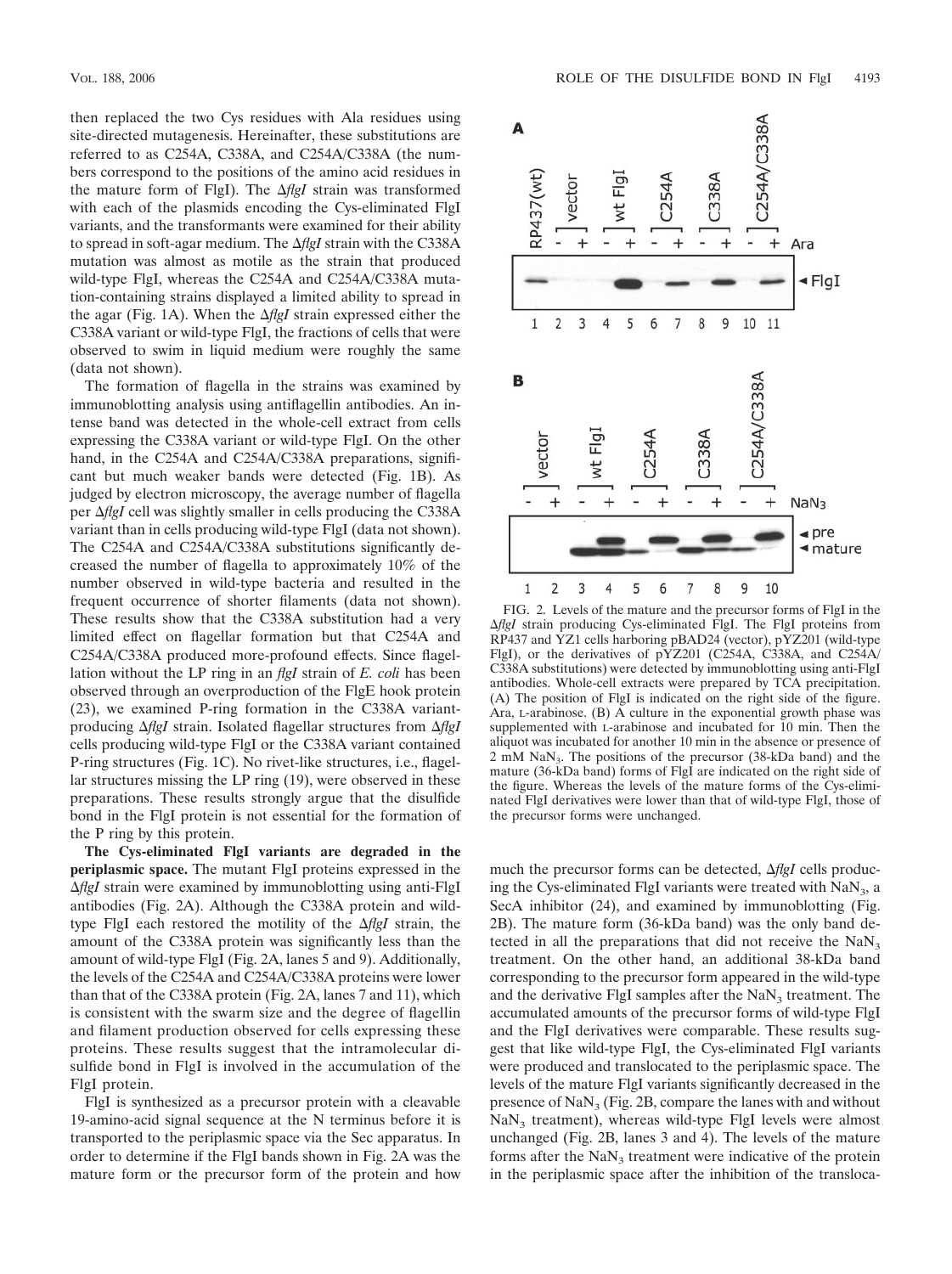

FIG. 3. Degradation of the Cys-eliminated FlgI variants in *flhDC* cells. The FlgI proteins from RP437 or RP3098 (*flhDC*) cells harboring pBAD24 (vector), pYZ201 (wild-type [wt] FlgI), or the pYZ201 derivatives (C254A, C338A, and C254A/C338A substitutions) were detected by immunoblotting using anti-FlgI antibodies. In the pulseinduction experiment, the second incubation lasted for 20 min. Wholecell extracts from RP437 cells at the exponential growth phase were prepared as a positive control. For comparison, a fifth of a sample from cells producing wild-type FlgI was loaded on the gel (lanes 3 and 8). The position of FlgI is indicated on the right side of the figure. Ara @chase, L-arabinose in the medium for the second incubation. The Cys-eliminated FlgI derivatives were depleted when the production of the protein was arrested.

tion of newly synthesized FlgI. Thus, we speculate that in the periplasmic space, the Cys-eliminated FlgI variants were degraded more quickly than wild-type FlgI.

We performed a pulse-induction experiment to examine the degradation of the Cys-eliminated FlgI variants. Arabinose was added to the cell cultures at the exponential growth phase, and the cultures were incubated for 30 min to induce protein synthesis. Then the medium was exchanged to one with or without arabinose and each culture was further incubated for 20 min, followed by immunoblotting analysis (Fig. 3). To avoid complexity, the *flhDC* strain RP3098 was used in this experiment. Because this strain cannot express all the flagellar genes, the FlgI proteins expressed from the plasmid are not incorporated into flagella. The Cys-eliminated FlgI variants were depleted within 20 min when incubated in the absence of arabinose (Fig. 3, lanes 9 to 11), whereas wild-type FlgI remained (Fig. 3, lane 8). These lines of evidence suggest that FlgI protein that cannot form the intramolecular disulfide bond is susceptible to degradation in the periplasmic space.

**Even without the disulfide bond, the FlgI protein is stabilized when incorporated into the flagellar structures.** In the *<i>AflgI* strain, some of the plasmid-derived FlgI protein is presumed to exist as the P rings incorporated into the flagella. To address whether the FlgI derivatives incorporated into the flagella were still susceptible to degradation, we performed a pulse-induction experiment with the Δ*flgI* strain YZ1 (Fig. 4). In the  $\Delta f$ lg*I* strain, some of the C338A protein remained after a 20-min incubation (Fig. 4, lane 15), or even after an additional 40-min incubation (Fig. 4, lane 20), although without arabinose, the Cys-eliminated FlgI variants were depleted within 20 min in the *flhDC* strain (Fig. 3). Consistent with these results, after a 60-min incubation, the C338A protein-producing cells were still able to swim (data not shown). Although the FlgI C338A protein was degraded in the *flhDC* strain, it remained in the  $\Delta f$ gI strain, indicating that some of the C338A protein was not rapidly degraded, presumably due to incorporation into the flagella as the P rings. If this was the case, overproduction of the FlgI protein should suppress the motility defect of *dsb* cells by allowing FlgI to accumulate to sufficient levels in the periplasmic space for P-ring assembly, in spite of the absence of the normal mechanism for disulfide bond formation.

**Overproduction of the FlgI protein suppresses the motility defect of the** *dsbB* **strain.** It was previously proposed that the intramolecular disulfide bond in the FlgI protein is essential for P-ring assembly. Our experimental data, however, suggest that it is instead required to prevent degradation of the protein in the periplasmic space. To investigate the possibility that the intramolecular disulfide bond in FlgI is involved in limiting the degradation of the protein, we introduced the FlgI-encoding



FIG. 4. Levels of the Cys-eliminated FlgI proteins in *flgI* cells after the production of the proteins was halted. The FlgI protein from RP437 or YZ1 (*flgI*) cells harboring pBAD24 (vector), pYZ201 (wild-type [wt] FlgI), or the pYZ201 derivatives (C254A, C338A, and C254A/C338A substitutions) were detected by immunoblotting using anti-FlgI antibodies. The sample preparations were the same as those used for Fig. 3, with secondary incubations of 20 min (lanes 2 to 6 and 12 to 16) or 60 min (lanes 7 to 11 and 17 to 21). For comparison, a fifth of a sample from cells producing wild-type FlgI was loaded on the gel (lanes 3, 8, 13, and 18). The position of FlgI is indicated on the right side of the figure. The asterisk denotes a nonspecific band. The chase time is the length of the second incubation in minutes. Ara @chase, L-arabinose in the medium during the second incubation. Some of the FlgI C338A derivative remained even 60 min after the production of the protein was arrested.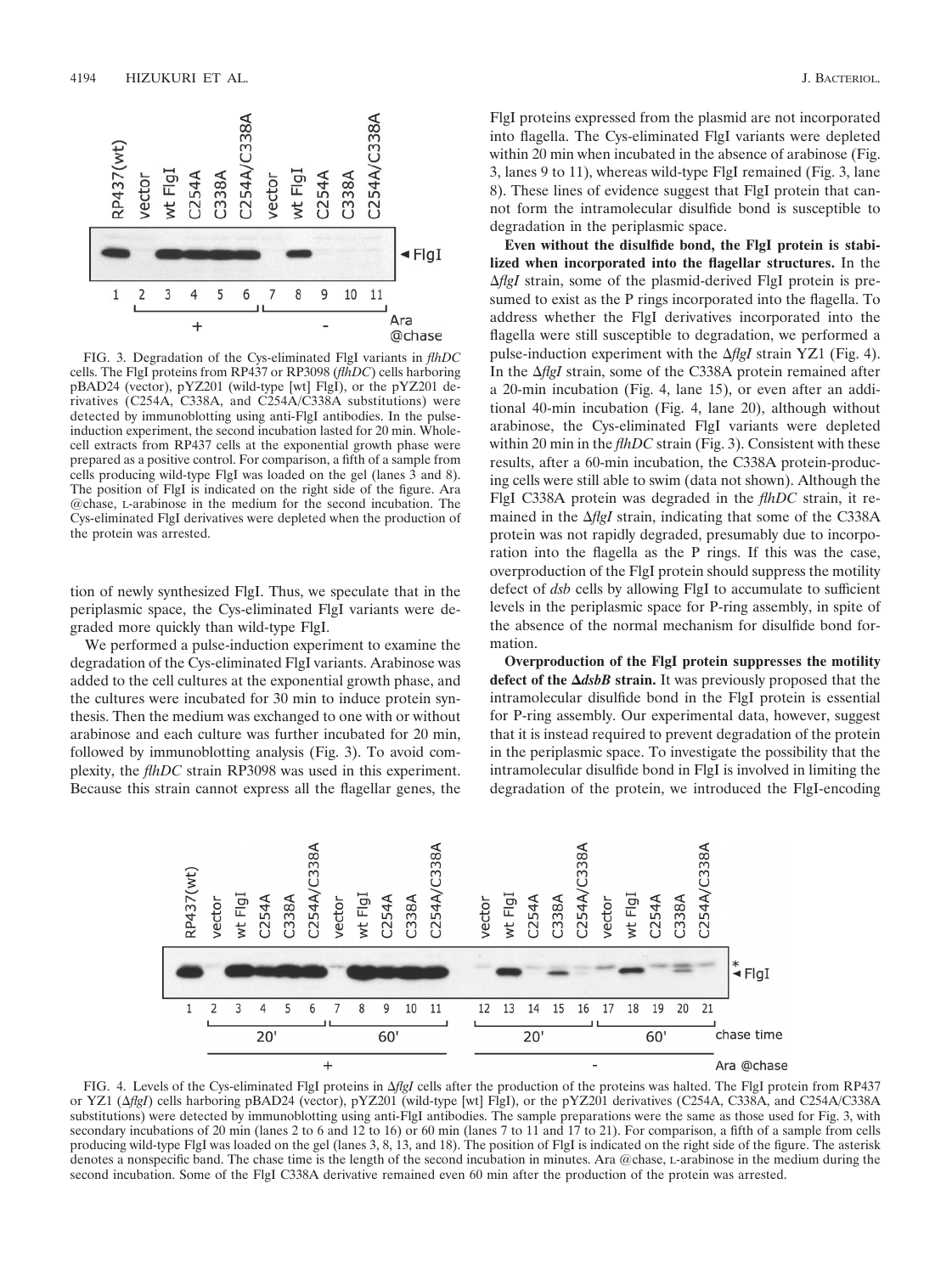

FIG. 5. Fraction of the  $\Delta dsbB$  cells overproducing FlgI that was L-cystine. observed to be motile. The fractions of HK295  $(dsb^{\dagger})$  cells, HK320  $(\Delta dsbB)$  cells, and HK320 cells harboring pYZ201 (wild-type FlgI) that were observed to swim were measured. The cells were cultured in M63 glycerol minimal medium in the absence or presence of L-cystine and L-arabinose. Ara, L-arabinose. The motility defect of the *dsbB* strain was suppressed by overproducing FlgI.

plasmid into HK320 cells, a  $\Delta dsbB$  strain that does not form disulfide bonds in periplasmic proteins, and measured the fraction of the transformants that swam in liquid M63 minimal medium (Fig. 5). As described previously (8), the  $\Delta dsbB$  mutation inhibited swimming ability, and the defect was rescued by the addition of  $25 \mu g/ml$  L-cystine. The level of FlgI under each set of conditions was examined by immunoblotting analysis (Fig. 6). The level of FlgI decreased in the *dsbB* strain (Fig. 6, compare lanes 1 and 9) but increased after the addition of cystine (Fig. 6, compare lanes 9 and 11). This result indicates that the formation of the disulfide bond in the FlgI protein confers resistance to degradation.

Even in the absence of cystine,  $\Delta dsbB$  cells overproducing FlgI showed a nearly wild-type level of motility (Fig. 5). For an unknown reason, the fraction of motile FlgI-overexpressing *dsbB* cells slightly decreased upon the addition of cystine. We examined whether each strain was able to spread in M63 softagar plates. The  $\Delta dsbB$  strain overproducing FlgI swarmed at a significantly higher rate than the *dsbB* strain did (data not shown). These results show that overproduction of FlgI suppresses the motility defect of the  $\Delta dsbB$  strain. This supports the idea that the disulfide bond in FlgI is not required for P-ring assembly. The overproduction of FlgI considerably increased the amount of FlgI in the  $\Delta dsbB$  strain (Fig. 6, compare lanes 9 and 14). The increased level of the FlgI protein may account for the suppression of the motility defect of the *dsbB* strain.

## **DISCUSSION**

We propose that the intramolecular disulfide bond in FlgI is not absolutely required for P-ring assembly. In *flgI* cells, the flagellar structures are constructed up to the rivet that contains the MS ring and the rod (19). Since the FlgI chaperone FlgA is present in the  $\Delta f$ g*I* strain, the FlgI protein derived from the



FIG. 6. Level of FlgI in the  $\Delta dsbB$  strain. The FlgI proteins from HK295 ( $dsb^+$ ) and HK320 ( $\Delta dsbB$ ) cells harboring pBAD24 (vector) or pYZ201 (wild-type FlgI) were detected by immunoblotting using anti-FlgI antibodies. The cells were cultured in M63 glycerol minimal medium in the absence or presence of L-cystine and L-arabinose. The whole-cell extracts were prepared by TCA precipitation and suspended in SDS loading buffer with  $\beta$ -mercaptoethanol. The position of FlgI is indicated on the right side of the figure. Ara, L-arabinose. The low level of the FIgI protein in the  $\Delta dsDB$  strain increased in the presence of

plasmid is able to form a P ring around the preexisting rod. Although the FlgI C338A protein cannot form the intramolecular disulfide bond, it was able to form an apparently normal P-ring structure (Fig. 1C) and restored flagellation and motility in the *AflgI* strain when overproduced, as wild-type FlgI did (Fig. 1A and B). We therefore concluded that a P ring constructed with FlgI that did not have the intramolecular disulfide bond was structurally and functionally normal. However, the disulfide bond might somehow participate in the efficient self-assembly of FlgI into the P ring. To address such an issue, we have to develop some methods for assessing the self-assembly process.

The intramolecular disulfide bond in FlgI likely reduces the susceptibility of the protein to degradation in the periplasmic space. In the present study, we showed that the levels of the mature forms of the Cys-eliminated FlgI variants were significantly lower than that of wild-type FlgI (Fig. 2), and the Cys-eliminated FlgI variants were more susceptible to degradation than wild-type FlgI (Fig. 3 and 4). Additionally, the amount of FlgI in the  $\Delta dsbB$  strain increased in the presence of L-cystine (Fig. 6). It is generally postulated that in *dsb* strains, most of the substrates of the Dsb proteins are not able to form disulfide bonds, resulting in unstable proteins that aggregate or are proteolyzed. For example, the PhoA protein, which is one of the most characterized substrates of DsbA, has four Cys residues that form two disulfide bonds. Under reducing conditions or in the absence of the Dsb system, the PhoA protein is unable to form the disulfide bonds and susceptible to protease in vivo and in vitro (3, 5). Additionally, the reduced form of the OmpA protein is also susceptible to protease treatment in vitro (4, 5). Recently, Hiniker and Bardwell systematically compared the proteome of the *dsbA* strain with that of wildtype *E. coli* to identify in vivo periplasmic substrates of DsbA (12). Those authors found that the levels of 10 periplasmic proteins that contained at least two Cys residues decreased in the *dsbA* strain. These results support the assumption that the absence of the folding catalyst DsbA causes its substrates to be unstable. Thus, we propose that the disulfide bond in FlgI is involved in forming a rigid structure that reduces the susceptibility of the protein to degradation.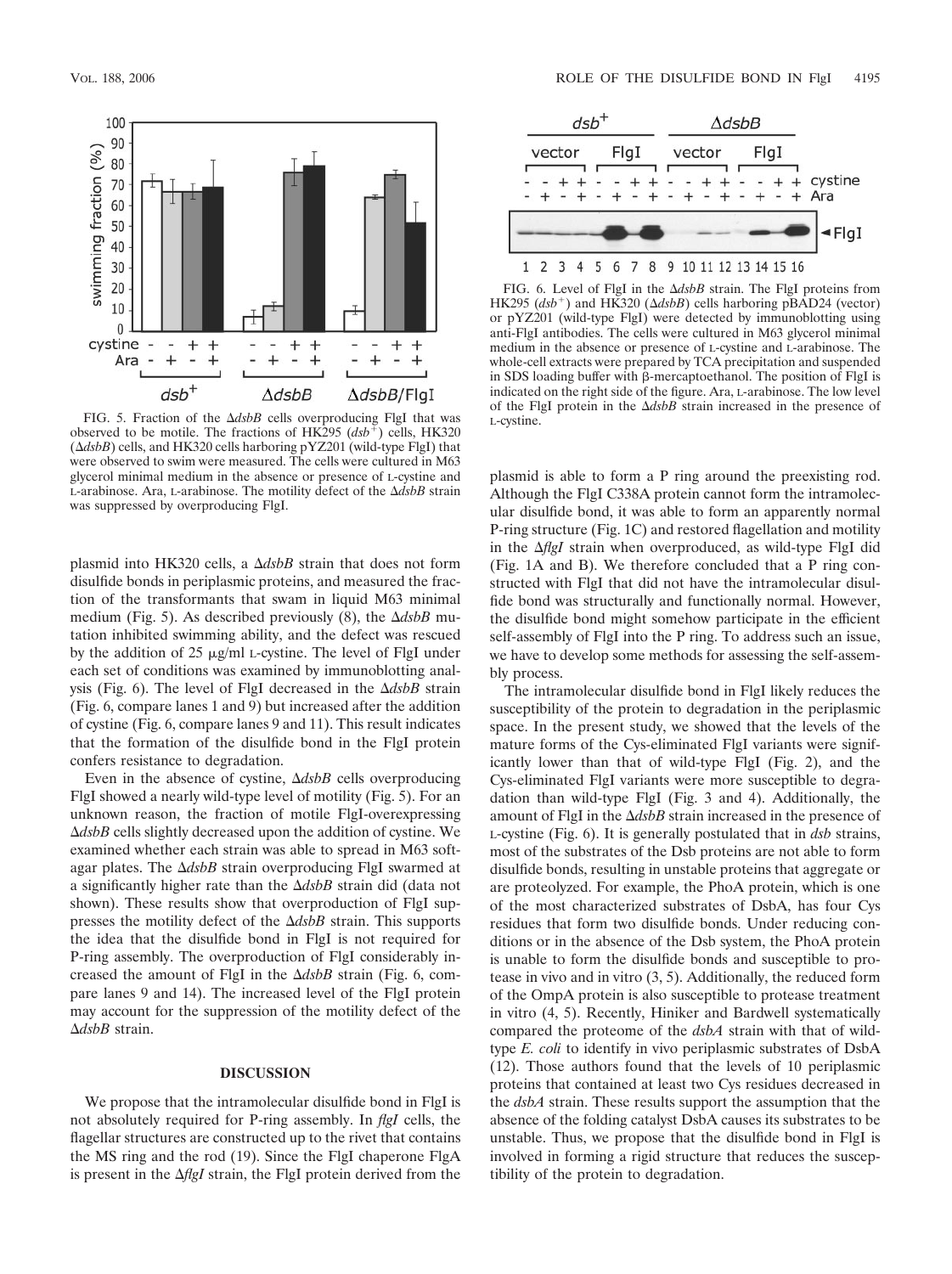Dailey and Berg proposed that the two Cys residues of FlgI form an intramolecular disulfide bond, which is essential for P-ring assembly (8). Because a pulse-labeling experiment using minicells showed that L-cystine had no effect on the level of FlgI, the authors argued against the possibility that the disulfide bond is involved in the stability of the FlgI protein. These observations appear inconsistent with the present study. Such an inconsistency might be explained by the properties of minicells. Because minicells do not have a chromosome, proteins are not produced via chromosomal expression. The levels of proteins that have a rapid turnover rate under reducing conditions (28) (e.g., DegP [HtrA], a periplasmic protease/chaperone) would decrease in minicell preparations. Therefore, it is possible that some of the factors involved in degrading incorrectly folded FlgI proteins are missing in minicells.

Spontaneous oxidation of the FlgI protein may account for the suppression of the motility defect of the  $\Delta dsbB$  strain by FlgI overproduction (Fig. 5). In fact, approximately 10% of *dsbB* cells were motile in the absence of L-cystine under our experimental conditions. It has been reported that disulfide bond formation in OmpA, an outer membrane protein, and PhoA, a periplasmic protein, takes place spontaneously but slowly in the absence of the DsbA/DsbB system (4, 5), presumably due to the oxidative environment of the periplasmic space. Therefore, to assess spontaneous oxidation in our experiments, we examined the motility of  $\Delta dsbB$  cells producing the Cyseliminated FlgI variants. Overproducing FlgI C338A restored the swimming ability of the  $\Delta dsbB$  cells to almost the same level as wild-type FlgI, whereas overproduction of both FlgI C254A and FlgI C254A/C338A partially rescued the motility defect of these cells (data not shown). These results suggest that the effects of spontaneous oxidation were negligible in our overproduction experiments.

Because DsbA immediately acts on newly translocated periplasmic proteins (30), the disulfide bond forms in newly translocated FlgI as it enters the periplasmic space. With the assistance of FlgA (22), the folded monomers are assembled into the P ring around the growing rod. In  $\Delta dsbB$  strains, however, disulfide bond formation and therefore the folding of the FlgI monomers should be the rate-limiting step in the P-ring formation pathway. In these strains, most of the translocated FlgI proteins likely aggregate or are degraded, with only a small fraction of FlgI folding appropriately without the disulfide bond. It is plausible that in strains that are deficient in disulfide bond formation, the chromosomal expression level of FlgI is insufficient to allow P-ring assembly due to the limited amount of the required building blocks. Overproduction from a plasmid is necessary to construct the P ring with FlgI proteins that do not have the intramolecular disulfide bond.

We found that the Cys-eliminated FlgI variants were rapidly degraded in the *flhDC* strain (Fig. 3), but some of the FlgI C338A protein remained in the  $\Delta f$ gI strain even after FlgI production was arrested for 60 min (Fig. 4). These results indicate that the FlgI protein even without the disulfide bond is resistant to degradation in the presence of the other flagellar proteins. This resistance could be due to P-ring formation, because it can be postulated that the C338A proteins that remained after the 60-min incubation were incorporated into the flagellum as a P ring. Another possibility is that FlgA associates with the FlgI protein to protect it from degradation

(22). The first possibility is supported by several lines of evidence. A previous study reported that the LP ring is fairly stable; several chemical treatments failed to disassemble the structure in vitro (2). In this study, no flagellar structures without a P ring were observed by electron microscopy in the flagellar preparations from the cells expressing the C338A protein (data not shown), suggesting that P rings made up of FlgI C338A were not disassembled during the preparation processes. Also, a P ring made with the C338A protein must be moderately stable in vivo, because Δ*flgI* cells with the C338A mutation retained their swimming ability after the synthesis of the C338A protein was arrested for 60 min. Thus, we suggest that once FlgI is incorporated into the flagellar basal body, the protein becomes resistant to degradation even without the intramolecular disulfide bond.

### **ACKNOWLEDGMENTS**

We express thanks to Kazuhiro Kutsukake (Okayama University) for kindly providing the anti-*Salmonella* FlgI antibodies, which were useful in the beginning of this study, and to Hiroshi Kadokura and Jon Beckwith (Harvard Medical School) for the *dsbB* strains and plasmids. We thank Hiroyuki Terashima, Akari Shinohara, Teppei Morita, and Toshifumi Inada (Nagoya University) for technical assistance. We are grateful to Mike Manson (Texas A&M University), Chi Aizawa (Hiroshima Prefectural University), and Hideyuki Matsunami (Osaka University) for their invaluable suggestions about the manuscript.

This work was supported in part by grants-in-aid for scientific research from the Ministry of Education, Science, and Culture of Japan; from the Japan Science and Technology Corporation (to M.H., I.K. and T.Y.); and from the Soft Nano-Machine Project of the Japan Science and Technology Agency (to T.Y. and M.H.).

#### **REFERENCES**

- 1. **Aizawa, S. I., G. E. Dean, C. J. Jones, R. M. Macnab, and S. Yamaguchi.** 1985. Purification and characterization of the flagellar hook-basal body complex of *Salmonella typhimurium*. J. Bacteriol. **161:**836–849.
- 2. **Akiba, T., H. Yoshimura, and K. Namba.** 1991. Monolayer crystallization of flagellar L-P rings by sequential addition and depletion of lipid. Science **252:**1544–1546.
- 3. **Akiyama, Y., and K. Ito.** 1993. Folding and assembly of bacterial alkaline phosphatase in vitro and in vivo. J. Biol. Chem. **268:**8146–8150.
- 4. **Bardwell, J. C., J. O. Lee, G. Jander, N. Martin, D. Belin, and J. Beckwith.** 1993. A pathway for disulfide bond formation in vivo. Proc. Natl. Acad. Sci. USA **90:**1038–1042.
- 5. **Bardwell, J. C., K. McGovern, and J. Beckwith.** 1991. Identification of a protein required for disulfide bond formation in vivo. Cell **67:**581–589.
- 6. **Blair, D. F.** 2003. Flagellar movement driven by proton translocation. FEBS Lett. **545:**86–95.
- 7. **Collet, J. F., and J. C. Bardwell.** 2002. Oxidative protein folding in bacteria. Mol. Microbiol. **44:**1–8.
- 8. **Dailey, F. E., and H. C. Berg.** 1993. Mutants in disulfide bond formation that disrupt flagellar assembly in *Escherichia coli*. Proc. Natl. Acad. Sci. USA **90:**1043–1047.
- 9. **Datsenko, K. A., and B. L. Wanner.** 2000. One-step inactivation of chromosomal genes in *Escherichia coli* K-12 using PCR products. Proc. Natl. Acad. Sci. USA **97:**6640–6645.
- 10. **Francis, N. R., G. E. Sosinsky, D. Thomas, and D. J. DeRosier.** 1994. Isolation, characterization and structure of bacterial flagellar motors containing the switch complex. J. Mol. Biol. **235:**1261–1270.
- 11. **Guzman, L. M., D. Belin, M. J. Carson, and J. Beckwith.** 1995. Tight regulation, modulation, and high-level expression by vectors containing the arabinose PBAD promoter. J. Bacteriol. **177:**4121–4130.
- 12. **Hiniker, A., and J. C. Bardwell.** 2004. In vivo substrate specificity of periplasmic disulfide oxidoreductases. J. Biol. Chem. **279:**12967–12973.
- 13. **Homma, M., Y. Komeda, T. Iino, and R. M. Macnab.** 1987. The *flaFIX* gene product of *Salmonella typhimurium* is a flagellar basal body component with a signal peptide for export. J. Bacteriol. **169:**1493–1498.
- 14. **Jones, C. J., M. Homma, and R. M. Macnab.** 1989. L-, P-, and M-ring proteins of the flagellar basal body of *Salmonella typhimurium*: gene sequences and deduced protein sequences. J. Bacteriol. **171:**3890–3900.
- 15. **Jones, C. J., R. M. Macnab, H. Okino, and S. Aizawa.** 1990. Stoichiometric analysis of the flagellar hook-(basal-body) complex of *Salmonella typhimurium*. J. Mol. Biol. **212:**377–387.